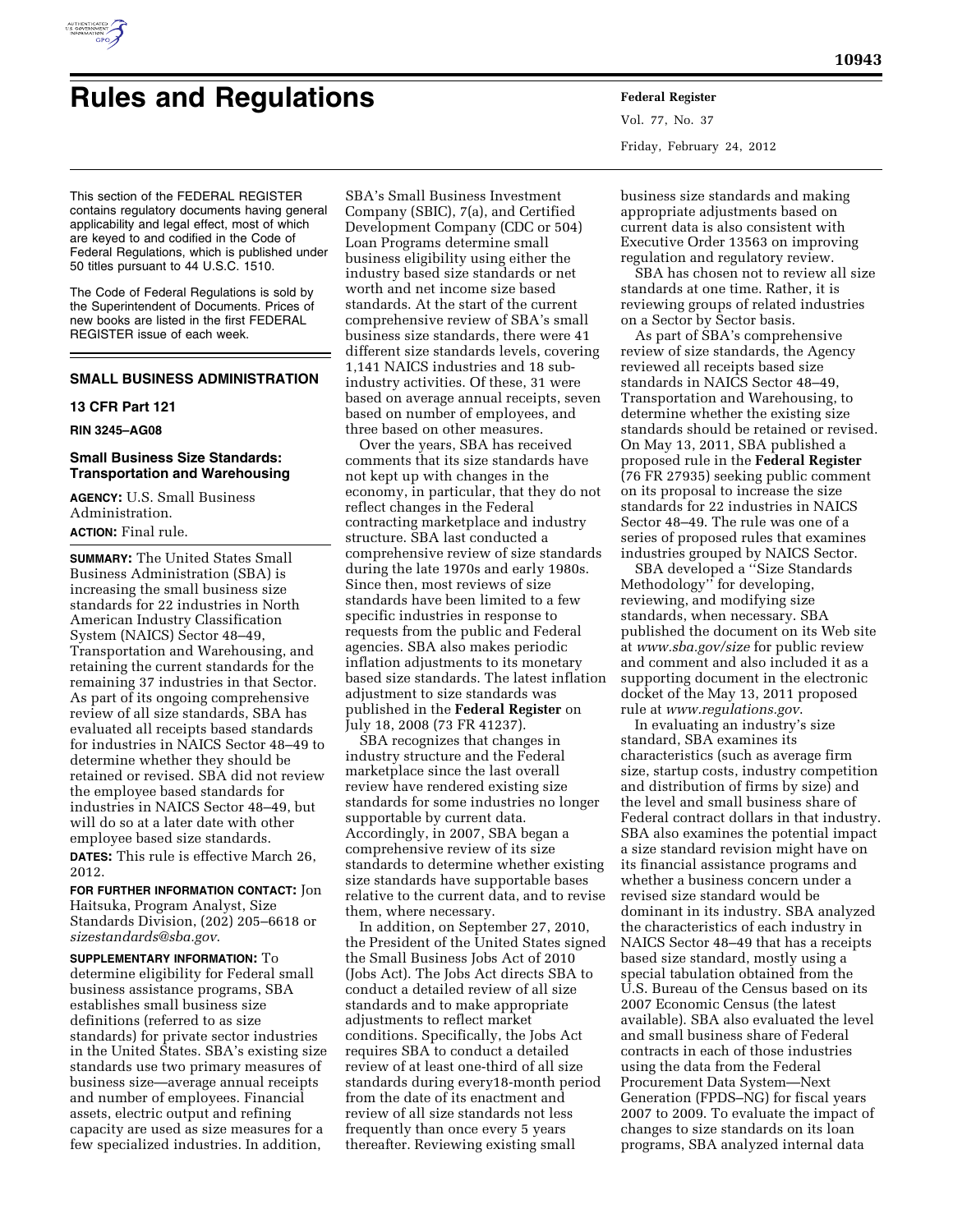on its guaranteed loan programs for fiscal years 2008 to 2010.

SBA's ''Size Standards Methodology'' provides a detailed description of its analyses of various industry and program factors and data sources, and how the Agency uses the results to derive size standards. In the proposed rule, SBA detailed how it applied its ''Size Standards Methodology'' to review and modify, where necessary, the existing standards for industries in NAICS Sector 48–49. SBA sought comments from the public on a number of issues about its ''Size Standards Methodology,'' such as whether there are alternative methodologies that SBA should consider; whether there are alternative or additional factors or data sources that SBA should evaluate; whether SBA's approach to establishing small business size standards makes sense in the current economic environment; whether SBA's applications of anchor size standards are appropriate in the current economy; whether there are gaps in SBA's methodology because of the lack of comprehensive data; and whether there are other facts or issues that SBA should consider.

SBA sought comments on its proposal to increase receipts based size standards for 22 industries in NAICS Sector 48–49 (Transportation and Warehousing) and retain the existing size standards for remaining industries in that Sector. Specifically, SBA requested comments on whether the size standards should be revised as proposed and whether the proposed revisions are appropriate. SBA also invited comments on whether its proposed eight fixed size standard levels are appropriate and whether it should adopt common size standards for several Subsectors and Industry Groups in NAICS Sector 48–49.

SBA's analyses supported lowering existing receipts based standards for 18 industries. However, as SBA pointed out in the proposed rule, lowering size standards would reduce the number of firms eligible to participate in Federal small business assistance programs and this is contrary to what the Federal government and the Agency are doing to help small businesses. Therefore, SBA proposed to retain the current size standards for those industries and requested comments on whether the Agency should lower size standards for those industries for which its analyses might support lowering them.

In addition, because of lack of relevant industry data, SBA proposed no changes to current size standards for the following: Offshore Marine Air Transportation Services (sub-industries or ''exceptions'' to both NAICS Codes

481211 and NAICS 481212); Offshore Marine Water Transportation Services (exception to NAICS Subsector 483); Non-Vessel Owning Common Carriers and Household Goods Forwarders (exception to NAICS Code 488510); and Postal Services (NAICS Code 491110). SBA sought comments on this proposal as well as supporting information if different size standards appeared more appropriate for these industries or subindustries.

## **Summary of Comments**

SBA received six comments to the proposed rule. However, three of them were related to the proposed rule for NAICS Sector 54 (Professional, Technical, and Scientific Services), which was published for comments separately about the same time. One of those three comments was submitted within the comment period for the NAICS Sector 54 proposed rule, and therefore SBA considered it along with the other comments in drafting a final rule for that Sector. However, the other two comments were submitted after the closing date for the comment period for Sector 54 (June 15, 2011), and thus were not considered for NAICS Sector 54 (because they were untimely) or for this rule (because they were not relevant). Therefore, SBA received and considered three valid comments to the proposed rule on NAICS Sector 48–49. Each of these comments is discussed below.

SBA received one comment on NAICS 484230 (Specialized Freight (except Used Goods) Trucking, Long-Distance). For the reasons provided in the proposed rule, SBA proposed to retain the current \$25.5 million size standard for that NAICS code, although its analyses of industry data related to all industries within NAICS Subsector 484 and to NAICS Code 484230 individually supported a lower \$19 million size standard. The commenter stated that the size standard for NAICS Code 484230 should not be lowered to \$19 million based on SBA's analyses, but instead should be increased to \$30 million from the current \$25.5 million. However, the comment provided no specific data or analysis justifying why the \$30 million size standard is a more appropriate size standard than \$25.5 million for that industry. Rather, the commenter simply pointed out SBA's results on certain industry and Federal procurement factors to justify the \$30 million size standard. Although the four-firm concentration ratio was only 8 percent (*i.e.,* much lower than 40 percent for this to factor in the calculated size standard), the commenter suggested that the size standard be increased to \$30 million based on that factor. Similarly,

although the Gini coefficient value reflecting the size distribution of firms in that industry supported the current \$25.5 million size standard, the commenter argued that the size standard should be \$30 million instead. Finally, the commenter contended that the size standard for NAICS Code 484230 should be \$30 million because the Federal contracting factor, based on the 2007– 2009 FPDS–NG data, supported that level. As explained in the SBA's size standards methodology as well as in the proposed rule, SBA calculates an industry's size standard based on the average of size standards supported by each of industry and Federal factors, not based on one or several factors that support a higher size standard. Although SBA sought comments on whether it should weigh some factors more heavily than others for specific industries, the commenter provided no feedback on this issue.

In response to the comment, SBA analyzed updated 2008–2010 Federal procurement data and industry data from an updated tabulation of the 2007 Economic Census. The updated data produced a Gini coefficient value that supported a higher \$30 million size standard, and the Federal contracting factor based on the updated data supported a higher \$35.5 million size standard than the previous analyses. However, SBA's analysis based on all factors continued to support the current \$25.5 million size standard for NAICS Code 484230 because the remaining industry factors supported a standard much lower than the current \$25.5 million size standard. Because all industries within NAICS Subsector 484 currently share a common size standard, SBA also used the updated data to recalculate the appropriate common size standard for NAICS Subsector 484 and found it to be \$19 million. Since SBA received no comments opposing its proposal to retain a common size standard for all industries in NAICS Subsector 484, the Agency is maintaining a common size standard for these industries. However, continuing its policy of not lowering any size standards under the current economic environment, SBA is adopting the current \$25.5 million size standard for all industries in NAICS Subsector 484, including NAICS Code 484230. In other words, SBA has not adopted the commenter's recommendation to increase the size standard for NAICS Code 484230 to \$30 million.

Additionally, the commenter suggested that fuel surcharges should be excluded from the calculation of receipts when determining if a company meets the size standard. SBA's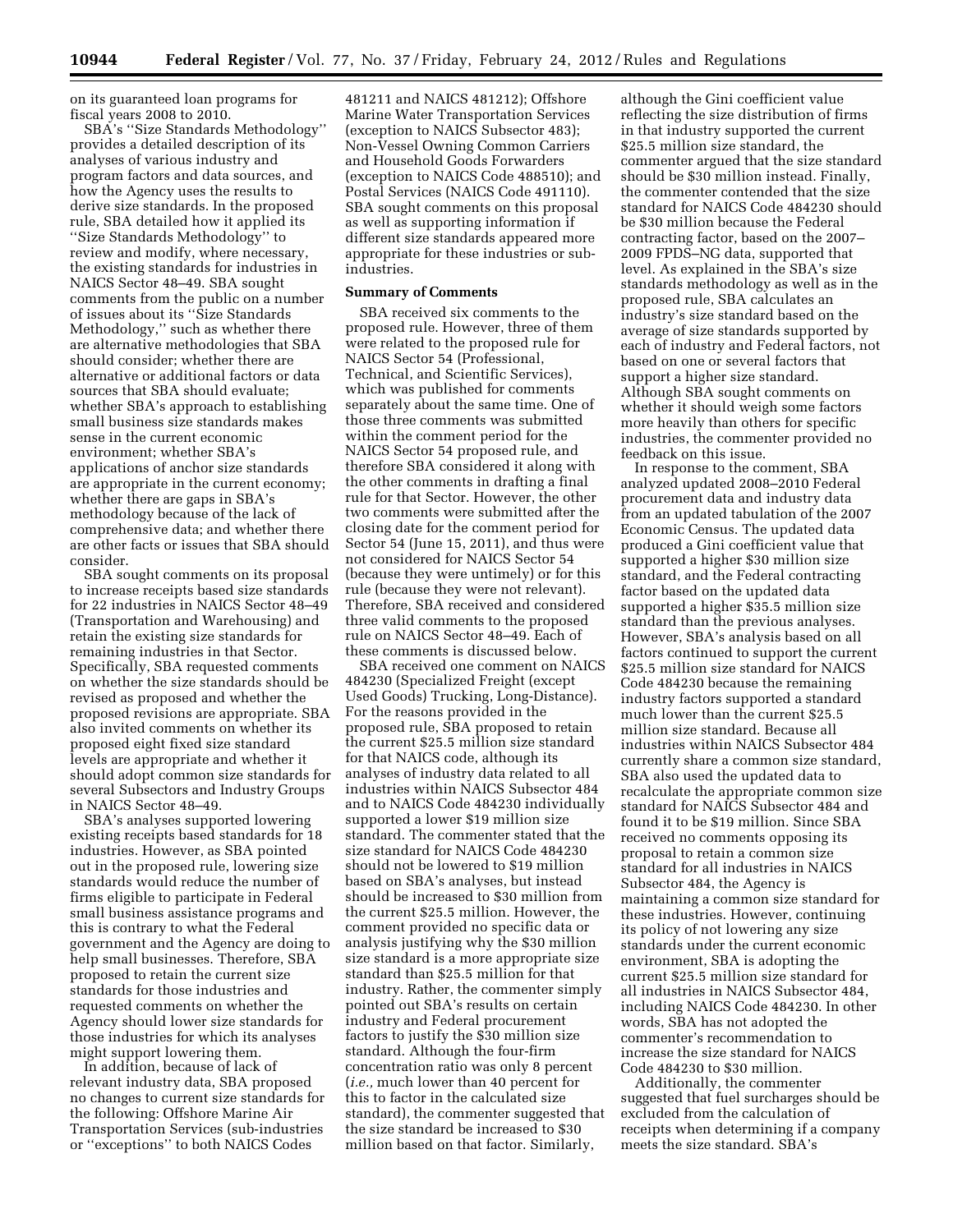definition of receipts states the following: ''Receipts means 'total income' (or in the case of a sole proprietorship, 'gross income') plus 'cost of goods sold' as these terms are defined and reported on Internal Revenue Service (IRS) tax return forms \* \* \*.'' 13 CFR 121.104. The definition of receipts provides for a limited number of specific exclusions, none of which relates to fuel surcharges or other fuel related costs. Fuel surcharges are part of the usual and customary costs of doing business. In addition, fuel surcharges that businesses collect are subject to taxation and therefore are part of a firm's revenues. Further, SBA uses data from the Economic Census, and the revenue data that firms report under law to the Economic Census include those costs. Accordingly, SBA does not exclude fuel surcharges from the calculation of receipts for small business size determination purposes. SBA acknowledges that firms in the transportation industries may have substantial fuel surcharges or other fuel related costs, and, as such, the Agency may consider such costs as a secondary factor in addition to the primary industry and Federal procurement factors that SBA evaluates when establishing small business size standards.

Another commenter felt that most of the revenues generated from the commenter's firm's contracts are passed through to its many subcontractors, which were tied to its costs and thus should not be included as part of its revenues. The commenter pointed out that on average the subcontractors are paid 82 percent of the total contract value, and including these passthroughs overstates the firm's revenues. The commenter stated that the requirement to include subcontracting costs in revenues had an adverse impact on its business' size determination because it caused its total revenues to exceed the size standard. The commenter suggested that costs of goods sold be removed from the definition of receipts and that actual profit be the determining factor on whether a firm qualifies as small.

This is not a new suggestion, nor is it unique to transportation industries. As explained above, SBA's definition of receipts states that ''receipts means 'total income' \* \* \* plus 'cost of goods sold' \* \* \*'' and provides for a limited number of specific exclusions. 13 CFR

121.104. None of the enumerated exclusions relates to subcontracting costs.

Similar to fuel surcharges mentioned above, SBA does not allow for the exclusion of subcontracting costs (commonly known as ''pass-throughs'') from the calculation of revenues because they are part of the usual and customary costs of doing business. Additionally, SBA uses data from the U.S. Bureau of the Census' 2007 Economic Census, and the revenue data that firms report under law to the Economic Census include subcontracting and other costs of goods sold. If the Agency were to exclude the value of ''pass-through'' revenues, SBA would also have to establish a lower size standard to reflect the size of the industry without them.

SBA has always included all revenues, including pass-throughs or subcontracting costs, for size standards purposes for several reasons. First, as stated above, the revenue data SBA receives from the Economic Census includes those costs. Second, this practice is consistent with the Small Business Act, which refers to SBA's establishing size standards based on ''\* \* \* annual average *gross receipts* of the business concern \* \* \*'' § 3(a)(2)(C)(ii)(II) [emphasis added]. Third, SBA's existing definitions of receipts and employees provide a consistent approach to establishing eligibility for small business programs for all industries. Fourth, if SBA were to exclude certain costs for one or a few industries, other industries could raise the same questions, creating a ''slippery slope'' leading toward widespread inconsistency in how businesses calculate their receipts to determine if they qualify as small.

The third commenter supported the increase in the size standard for NAICS Code 485113 (Bus and Motor Vehicles Transit Systems) from \$7.0 million in average annual receipts to \$14.0 million in average annual receipts because the higher size standard better reflected current operations of the commenter's business, where a large portion of small business set-aside contracts had to be subcontracted to other businesses. The commenter stated that subcontractors are paid on average 85 percent of the total contract value, while the commenter's business receives the remaining 15 percent.

SBA acknowledges that some industries may have substantially higher subcontracting costs than others. SBA considers subcontracting costs as a secondary factor, in addition to the primary industry and Federal procurement factors, when it reviews size standards for those industries. In other words, SBA may make further adjustments to small business size standards, if necessary, for industries for which subcontracting costs are substantially higher than for other industries.

SBA notes that two of the three comments indicated that subcontracting costs accounted for more than 80 percent of the total value of work in their industries. It is important to point out that SBA's regulations on Government Contracting Programs provide that ''[i]n order to be awarded a full or partial small business set-aside contract, an 8(a) contract, a WOSB or EDWOSB contract pursuant to part 127 of this chapter, \* \* \* a small business concern must agree that: (1) In the case of a contract for services (except construction), the concern will perform at least 50 percent of the cost of the contract incurred for personnel with its own employees. \* \* \* \* '' 13 CFR 125.6. A firm undertaking such contracts must comply with these ''limitations on subcontracting,'' even if it otherwise appears to meet the small business size standard for a particular procurement. It cannot qualify as small for award under any of the aforementioned programs if it subcontracts more than 50 percent of the contract.

SBA received no comments opposing its proposal to retain the current size standards where analyses suggested lowering them. The Agency also received no comments opposing SBA's proposal to retain the current standards where relevant data were not available.

All comments to the proposed rule are available for public review at *[http://](http://www.regulations.gov) [www.regulations.gov.](http://www.regulations.gov)* 

### **Conclusion**

Based on SBA's analyses of relevant industry and program data and the public comments it received on the proposed rule, SBA has decided to increase the small business size standards for the 22 industries in NAICS Sector 48–49 to the levels it proposed. Those industries and their revised size standards are shown in the following Table 1, Summary of Revise Size Standards in NAICS Sector 48–49.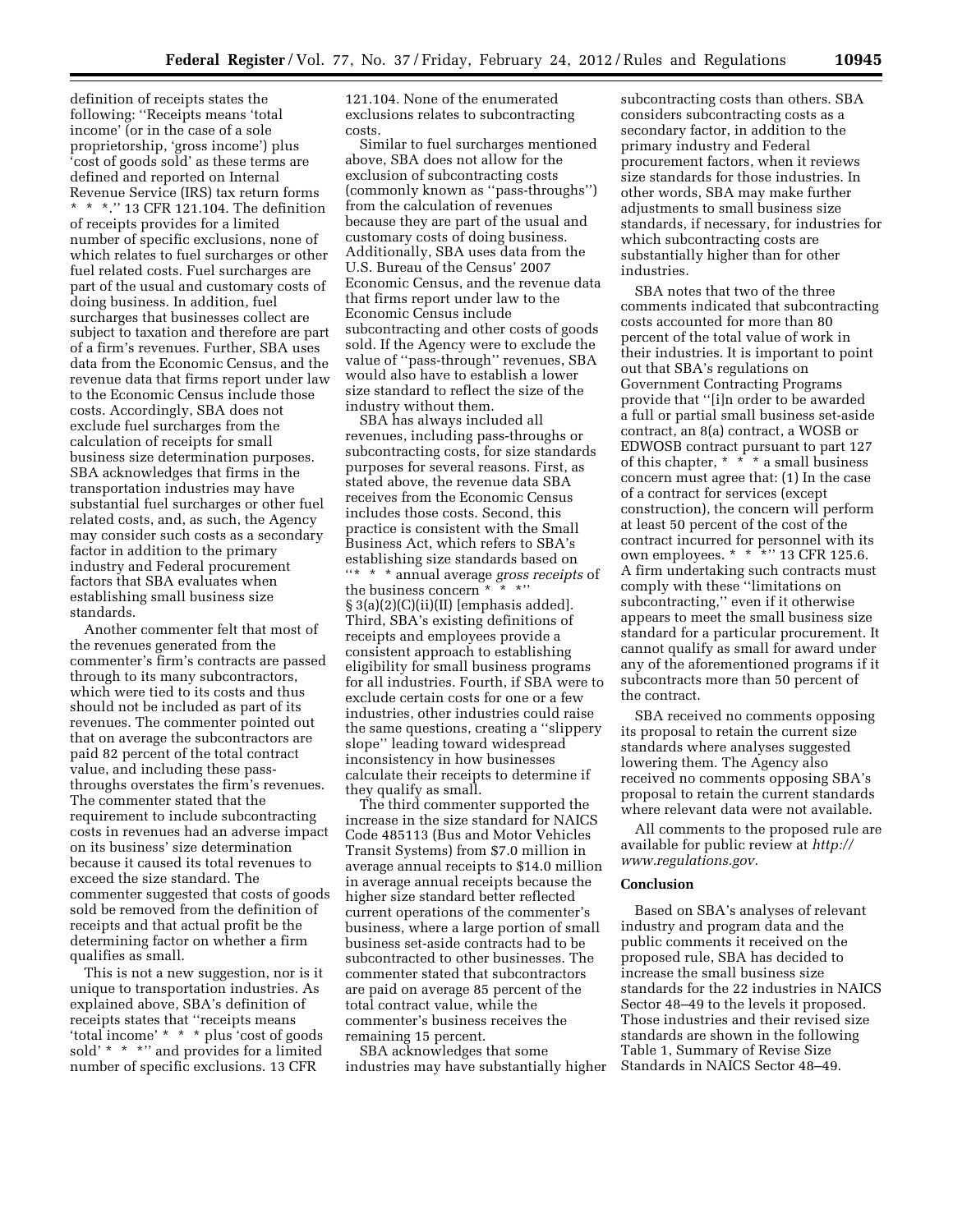| Table 1—Summary of Revised Size Standards in NAICS Sector 48—49 |  |
|-----------------------------------------------------------------|--|
|-----------------------------------------------------------------|--|

| <b>NAICS</b> codes | Current size<br>standard<br>(millions)                | New size<br>standard<br>(millions) |        |
|--------------------|-------------------------------------------------------|------------------------------------|--------|
|                    |                                                       | \$7.0                              | \$14.0 |
|                    |                                                       | 7.0                                | 14.0   |
|                    |                                                       | 7.0                                | 14.0   |
|                    |                                                       | 7.0                                | 14.0   |
|                    |                                                       | 7.0                                | 14.0   |
|                    |                                                       | 7.0                                | 14.0   |
|                    |                                                       | 7.0                                | 14.0   |
|                    |                                                       | 7.0                                | 14.0   |
|                    |                                                       | 7.0                                | 14.0   |
|                    |                                                       | 7.0                                | 14.0   |
|                    |                                                       | 7.0                                | 14.0   |
|                    | All Other Transit and Ground Passenger Transportation | 7.0                                | 14.0   |
|                    |                                                       | 7.0                                | 25.5   |
|                    |                                                       | 7.0                                | 30.0   |
|                    |                                                       | 7.0                                | 30.0   |
|                    |                                                       | 7.0                                | 30.0   |
|                    |                                                       | 7.0                                | 14.0   |
|                    |                                                       | 25.5                               | 35.5   |
|                    |                                                       | 25.5                               | 35.5   |
|                    |                                                       | 7.0                                | 35.5   |
|                    |                                                       | 7.0                                | 35.5   |
|                    |                                                       | 107.0                              | 14.0   |

For the reasons stated above in this rule and in the proposed rule, SBA has decided to retain the current receipts based size standards for 18 industries for which analytical results suggested lower size standards. Not lowering size standards in NAICS Sector 48–49 is consistent with SBA's recent final rules on NAICS Sector 44–45, Retail Trade (75 FR 61597, October 6, 2010); NAICS Sector 72, Accommodation and Food Services (75 FR 61604, October 6, 2010); and NAICS Sector 81, Other Services (75 FR 61591, October 6, 2010). In each of those final rules, SBA adopted its proposal not to reduce small business size standards for the same reasons. SBA is also retaining the existing receipts based size standards for two industries for which the results supported them at their current levels. Accordingly, SBA has retained the existing receipts based size standards for all industries in NAICS Subsector 484 (Truck Transportation), Subsector 487 (Scenic and Sightseeing Transportation), Subsector 492 (Couriers and Messengers), and Subsector 493 (Warehousing and Storage).

SBA has also retained current receipts based size standards for Offshore Marine Air Transportation Services (exceptions to NAICS Code 481211 and NAICS Code 481212), Offshore Marine Water Transportation Services (exception to NAICS Subsector 483, Water Transportation), Non-Vessel Owning Common Carriers and Household Goods Forwarders (exception to NAICS Code 488510), and Postal Services (NAICS Code 491110).

SBA did not review the 15 industries in NAICS Sector 48–49 that have employee based size standards. Therefore, SBA has retained the size standards for those industries at their current levels until the Agency reviews employee based size standards at a later date.

## **Compliance With Executive Orders 12866, 13563, 12988, and 13132, the Paperwork Reduction Act (44 U.S.C., Ch. 35) and the Regulatory Flexibility Act (5 U.S.C. 601–612)**

## *Executive Order 12866*

The Office of Management and Budget (OMB) has determined that this final rule is a ''significant'' regulatory action for purposes of Executive Order 12866. Accordingly, the next section contains SBA's Regulatory Impact Analysis. This is not a major rule, however, under the Congressional Review Act, 5 U.S.C. 800.

*Regulatory Impact Analysis:* 

1. *Is there a need for the regulatory action?* 

SBA believes that the revised changes to small business size standards for 22 industries in NAICS Sector 48–49, Transportation and Warehousing, reflect changes in economic characteristics of small businesses in those industries and the Federal procurement market. SBA's mission is to aid and assist small businesses through a variety of financial, procurement, business development, and advocacy programs. To assist the intended beneficiaries of these programs effectively, SBA establishes distinct definitions to

determine which businesses are deemed small businesses. The Small Business Act (15 U.S.C. 632(a)) delegates to SBA's Administrator the responsibility for establishing definitions for small business. The Act also requires that small business definitions vary to reflect industry differences. The Jobs Act requires the Administrator to review one-third of all size standards within each 18-month period from the date of its enactment and to review all size standards at least every five years thereafter. The supplementary information section of the May 13, 2011 proposed rule and this rule explained in detail SBA's methodology for analyzing a size standard for a particular industry.

2. *What are the potential benefits and costs of this regulatory action?* 

The most significant benefit to businesses obtaining small business status as a result of this rule is gaining eligibility for Federal small business assistance programs, including SBA's financial assistance programs, economic injury disaster loans, and Federal procurement opportunities intended for small businesses. Federal small business programs provide targeted opportunities for small businesses under SBA's various business development and contracting programs. These include the 8(a) Business Development program and programs benefiting small businesses located in Historically Underutilized Business Zones (HUBZone), women owned small businesses (WOSB), and service-disabled veteran-owned small businesses (SDVOSB). Other Federal agencies also may use SBA's size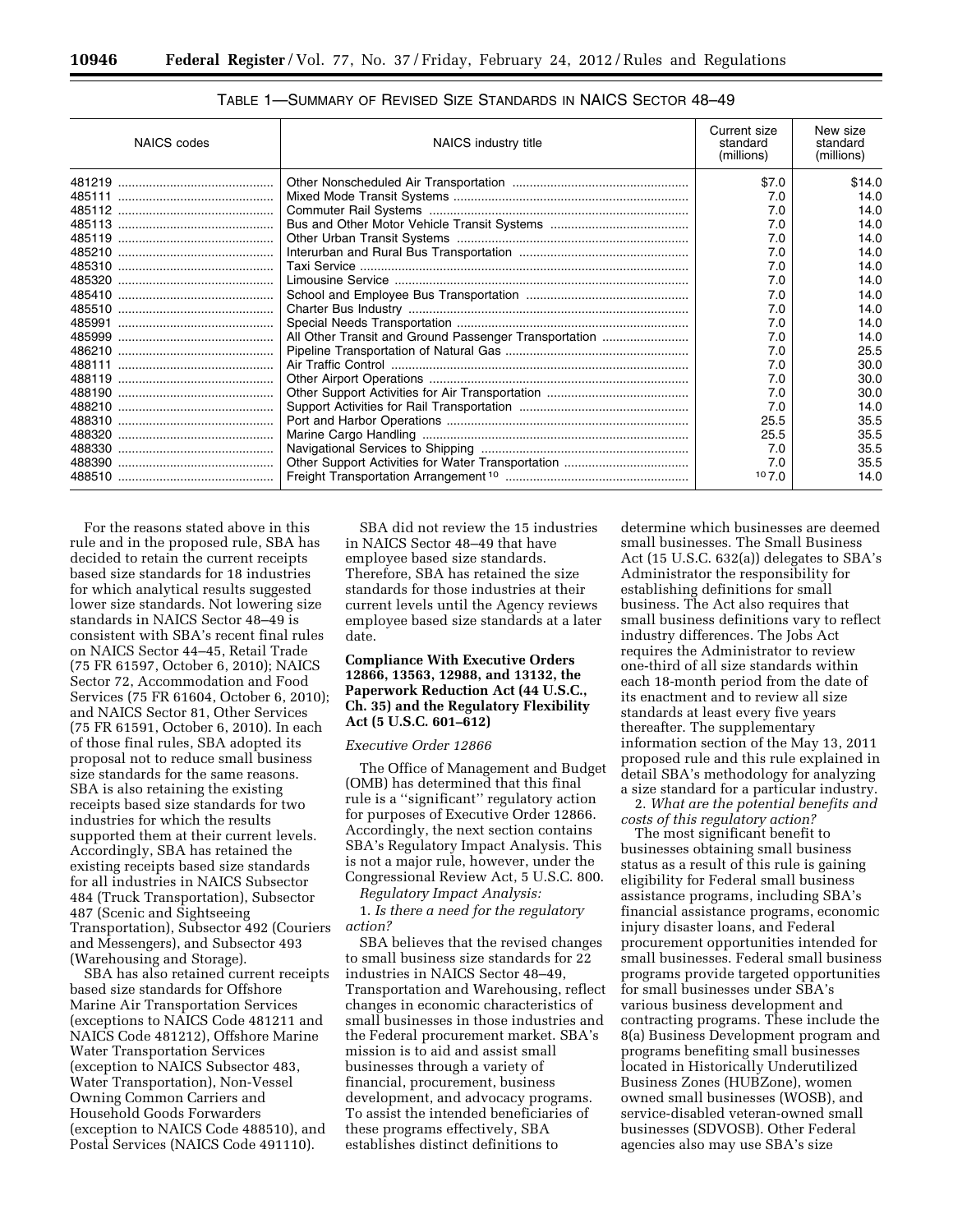standards for a variety of regulatory and program purposes. These programs help small businesses become more knowledgeable, stable, and competitive. In the 22 industries in NAICS Sector 48–49 for which SBA has decided to increase size standards, SBA estimates that about 1,200 additional firms will gain small business status and become eligible for these programs. That number is 0.7 percent of the total number of firms in industries in NAICS Sector 48– 49 that have receipts based size standards. SBA estimates that this would increase the small business share of total industry receipts in those industries from 36 percent under the current size standards to 39 percent.

The benefits of increasing size standards to a more appropriate level will accrue to three groups in the following ways: (1) Some businesses that are above the current size standards will gain small business status under the higher size standards, thereby enabling them to participate in Federal small business assistance programs; (2) growing small businesses that are close to exceeding the current size standards will be able to retain their small business status under the higher size standards, thereby enabling them to continue their participation in the programs; and (3) Federal agencies will have a larger pool of small businesses from which to draw for their small business procurement programs.

Based on the data for fiscal years 2007 to 2009, more than two-thirds of total Federal contracting dollars spent in industries reviewed in this proposed rule were accounted for by the 22 industries for which SBA is increasing size standards. SBA estimates that additional firms gaining small business status in those industries under the revised size standards could potentially obtain Federal contracts totaling up to \$25 million per year through the 8(a), HUBZone, WOSB, and SDVOSB programs and through other, unrestricted procurements. The added competition for many of these procurements may also result in lower prices to the Government for procurements reserved for small businesses, although SBA cannot quantify this benefit.

Under SBA's 7(a) Business Loan and 504 Programs, based on the 2008 to 2010 data, SBA estimates that approximately 10 additional loans totaling \$4 million to \$5 million in new Federal loan guarantees could be made to the newly defined small businesses under the revised size standards. Under the Jobs Act, SBA can now guarantee substantially larger loans than in the past. In addition, the Jobs Act

established an alternative size standard for SBA's 7(a) and 504 Loan Programs for those applicants that do not meet the size standards for their industries. That is, under the Jobs Act, if a firm applies for a 7(a) or 504 loan but does not meet the size standard for its industry, it might still qualify if, including its affiliates, it has a tangible net worth that does not exceed \$15 million and also has an average net income after Federal income taxes (excluding any carry-over losses) for its preceding two completed fiscal years that does not exceed \$5.0 million. Thus, increasing the size standards may result in an increase in small business guaranteed loans to small businesses in these industries, but it would be impractical to try to estimate the extent of their number and the total amount loaned.

Newly defined small businesses will also benefit from SBA's Economic Injury Disaster Loan Program. Since this program is contingent on the occurrence and severity of a disaster, SBA cannot make a meaningful estimate of benefits for future disasters.

To the extent that all 1,200 newly defined small firms under the revised size standards could become active in Federal procurement programs, this may entail some additional administrative costs to the Federal Government associated with additional bidders for Federal small business procurement opportunities, additional firms seeking SBA guaranteed lending programs, additional firms eligible for enrollment in the Central Contractor Registration's Dynamic Small Business Search database and additional firms seeking certification as 8(a) or HUBZone firms or those qualifying for small business, WOSB, SDVOSB, and SDB status. Among businesses in this group seeking SBA assistance, there could be some additional costs associated with compliance and verification of small business status and protests of small business status. These added costs are likely to be minimal because mechanisms are already in place to handle these administrative requirements.

The costs to the Federal Government may be higher on some Federal contracts under the higher revised size standards. With a greater number of businesses defined as small, Federal agencies may choose to set aside more contracts for competition among small businesses rather than using full and open competition. The movement from unrestricted to set-aside contracting will likely result in competition among fewer total bidders, although there will be more small businesses eligible to submit offers. In addition, higher costs

may result when additional full and open contracts are awarded to HUBZone businesses because of a price evaluation preference. The additional costs associated with fewer bidders, however, will likely be minor since, as a matter of law, procurements may be set aside for small businesses or reserved for the 8(a), HUBZone, WOSB, or SDVOSB Programs only if awards are expected to be made at fair and reasonable prices.

The revised size standards may have some distributional effects among large and small businesses. Although SBA cannot estimate with certainty the actual outcome of gains and losses among small and large businesses, there are several likely impacts. There may be a transfer of some Federal contracts from large businesses to small businesses. Large businesses may have fewer Federal contract opportunities as Federal agencies decide to set aside more Federal contracts for small businesses. In addition, some agencies may award more Federal contracts to HUBZone concerns instead of large businesses since HUBZone concerns may be eligible for price evaluation adjustments when they compete on full and open bidding opportunities. Similarly, currently defined small businesses may obtain fewer Federal contracts due to the increased competition from more businesses defined as small under the revised size standards. This transfer may be offset by more Federal procurements set aside for all small businesses. The number of newly defined and expanding small businesses that are willing and able to sell to the Federal Government will limit the potential transfer of contracts away from large and small businesses under the existing size standards. The SBA cannot estimate with precision the potential distributional impacts of these transfers.

The revisions to the existing size standards for Transportation and Warehousing industries are consistent with SBA's statutory mandate to assist small business. This regulatory action promotes the Administration's objectives. One of SBA's goals in support of the Administration's objectives is to help individual small businesses succeed through fair and equitable access to capital and credit, Government contracts, and management and technical assistance. Reviewing and modifying size standards, when appropriate, ensures that intended beneficiaries have access to small business programs designed to assist them.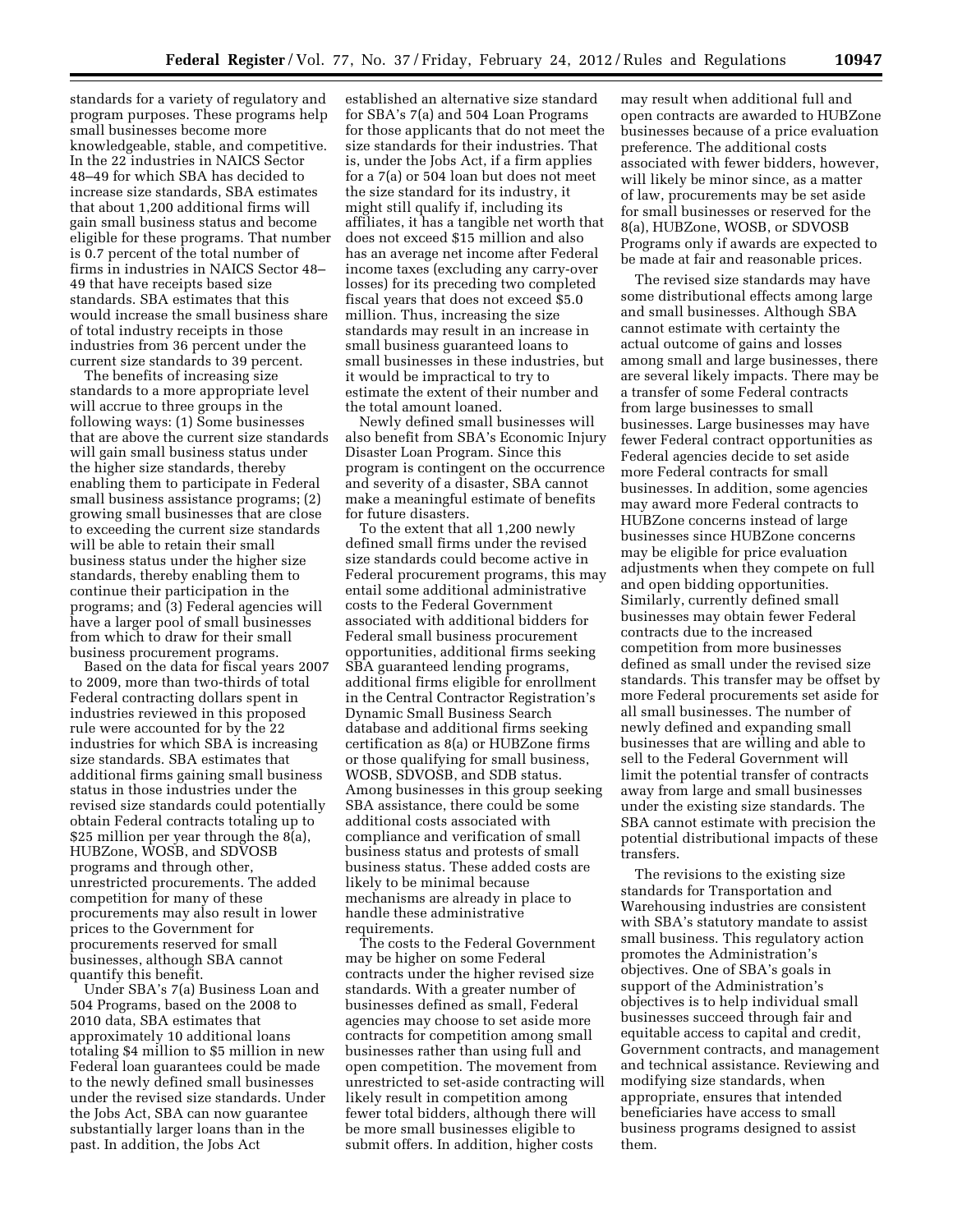### *Executive Order 13563*

A description of the need for this regulatory action and benefits and costs associated with this action including possible distributions impacts that relate to Executive Order 13563 is included above in the Regulatory Impact Analysis under Executive Order 12866.

In an effort to engage interested parties in this action, SBA has presented its methodology (discussed above under **SUPPLEMENTARY INFORMATION**) to various industry associations and trade groups. SBA also met with various industry groups to obtain their feedback on its methodology and other size standards issues. SBA also presented its size standards methodology to businesses in 13 cities in the U.S. and sought their input as part of the Jobs Act tours. The presentation also included information on the latest status of the comprehensive size standards review and on how interested parties can provide SBA with input and feedback on size standards review.

Additionally, SBA sent letters to the Directors of the Offices of Small and Disadvantaged Business Utilization (OSDBU) at several Federal agencies with considerable procurement responsibilities requesting their feedback on how the agencies use SBA size standards and whether current standards meet their programmatic needs (both procurement and nonprocurement). SBA gave appropriate consideration to all input, suggestions, recommendations, and relevant information obtained from industry groups, individual businesses, and Federal agencies in preparing this proposed rule.

The review of size standards in NAICS Sector 48–49, Transportation and Warehousing, is consistent with EO 13563 § 6 calling for retrospective analyses of existing rules. The last overall review of size standards occurred during the late 1970s and early 1980s. Since then, except for periodic adjustments for monetary based size standards, most reviews of size standards were limited to a few specific industries in response to requests from the public and Federal agencies. SBA recognizes that changes in industry structure and the Federal marketplace over time have rendered existing size standards for some industries no longer supportable by current data. Accordingly, in 2007, SBA began a comprehensive review of all size standards to ensure that existing size standards have supportable bases and to revise them when necessary. In addition, the Jobs Act directs SBA to conduct a detailed review of all size

standards and to make appropriate adjustments to reflect market conditions. Specifically, the Jobs Act requires SBA to conduct a detailed review of at least one-third of all size standards during every 18-month period from the date of its enactment and do a complete review of all size standards not less frequently than once every 5 years thereafter.

## *Executive Order 12988*

This action meets applicable standards set forth in Sections 3(a) and 3(b)(2) of Executive Order 12988, Civil Justice Reform, to minimize litigation, eliminate ambiguity, and reduce burden. The action does not have retroactive or preemptive effect.

## *Executive Order 13132*

For purposes of Executive Order 13132, SBA has determined that this rule will not have substantial, direct effects on the States, on the relationship between the national government and the States, or on the distribution of power and responsibilities among the various levels of government. Therefore, SBA has determined that this rule has no federalism implications warranting preparation of a federalism assessment.

## *Paperwork Reduction Act*

For the purpose of the Paperwork Reduction Act, 44 U.S.C. Ch. 35, SBA has determined that this rule would not impose any new reporting or record keeping requirements.

#### *Final Regulatory Flexibility Analysis*

Under the Regulatory Flexibility Act (RFA), this rule may have a significant impact on a substantial number of small entities in NAICS Sector 48–49, Transportation and Warehousing. As described above, this rule may affect small entities seeking Federal contracts, SBA's 7(a) and 504 Guaranteed Loans, SBA's Economic Injury Disaster Loans, and various small business benefits under other Federal programs.

Immediately below, SBA sets forth a final regulatory flexibility analysis of this final rule addressing the following questions: (1) What are the need for and objective of the rule? (2) What are SBA's description and estimate of the number of small entities to which the rule will apply? (3) What are the projected reporting, record keeping, and other compliance requirements of the rule? (4) What are the relevant Federal rules which may duplicate, overlap, or conflict with the rule? and (5) What alternatives will allow the Agency to accomplish its regulatory objectives while minimizing the impact on small entities?

(1) What are the need for and objective of the rule?

Most of SBA's size standards for the Transportation and Warehousing industries had not been reviewed since the 1980s. Technological changes, productivity growth, international competition, mergers and acquisitions and updated industry definitions may have changed the structure of many industries in that Sector. Such changes can be sufficient to support a revision to size standards for some industries. Based on the analysis of the latest industry and program data available, SBA believes that the revised standards in this rule more appropriately reflect the size of businesses in those industries that need Federal assistance. Additionally, the Jobs Act requires SBA to review all size standards and make appropriate adjustments to reflect current data and market conditions.

(2) What are SBA's description and estimate of the number of small entities to which the rule will apply?

SBA estimates that approximately 1,200 additional firms will become small because of increases in size standards in 22 industries in NAICS Sector 48–49. That represents 0.7 percent of total firms in industries in that Sector that have receipts based size standards. This will result in an increase in the small business share of total industry receipts in those industries from about 36 percent under the current size standards to nearly 39 percent under the proposed standards. SBA does not anticipate a significant competitive impact on smaller businesses in these industries. The revised size standards will enable more small businesses to retain their small business status for a longer period. Under current size standards, many small businesses may have lost their eligibility or found it difficult to compete with companies that are significantly larger than they are, and this final rule attempts to correct that impact. SBA believes these changes will have a positive impact for existing small businesses and for those that have either exceeded or are about to exceed current size standards.

(3) What are the projected reporting, record keeping, and other compliance requirements of the rule and an estimate of the classes of small entities which will be subject to the requirements?

Revising size standards does not impose any additional reporting or record keeping requirements on small entities. However, qualifying for Federal procurement and a number of other Federal programs requires that entities register in the Central Contractor Registration (CCR) database and certify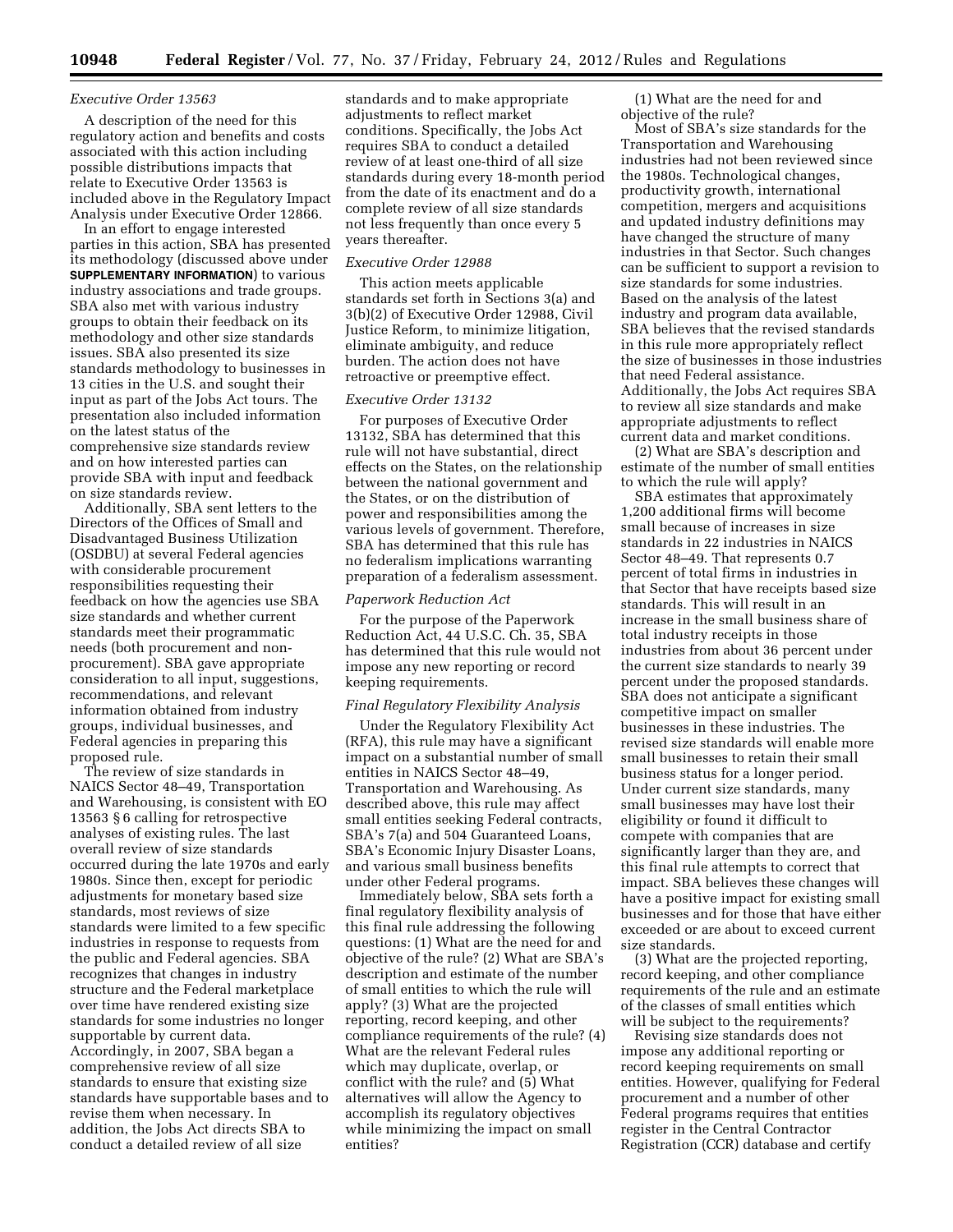at least annually that they are small in the Online Representations and Certifications Application (ORCA). Therefore, businesses opting to participate in those programs must comply with CCR and ORCA requirements. There are no costs associated with either CCR registration or ORCA certification. Revising size standards alters the access to SBA programs that are designed to assist small businesses, but does not impose a regulatory burden as they neither regulate nor control business behavior.

(4) What are the relevant Federal rules which may duplicate, overlap, or conflict with the rule?

Under § 3(a)(2)(C) of the Small Business Act, 15 U.S.C. 632(a)(2)(c), Federal agencies must use SBA's size standards to define a small business, unless specifically authorized by statute. In 1995, SBA published in the **Federal Register** a list of statutory and regulatory size standards that identified the application of SBA's size standards as well as other size standards used by Federal agencies (60 FR 57988, November 24, 1995). SBA is not aware of any Federal rule that would duplicate or conflict with establishing or revising size standards.

However, the Small Business Act and SBA's regulations allow Federal

agencies to develop different size standards if they believe that SBA's size standards are not appropriate for their programs, with the approval of SBA's Administrator (13 CFR 121.903). The Regulatory Flexibility Act authorizes an agency to establish an alternative small business definition after consultation with the Office of Advocacy of the U.S. Small Business Administration (5 U.S.C. 601(3)).

(5) What alternatives will allow the Agency to accomplish its regulatory objectives while minimizing the impact on small entities?

By law, SBA is required to develop numerical size standards for establishing eligibility for Federal small business assistance programs. Other than varying size standards by industry and changing the size measures, no practical alternative exists to the existing system of numerical size standards. The possible alternative size standards considered for the individual NAICS Code industries within NAICS Sector 48–49 are discussed in the supplementary information to the proposed rule and this final rule.

## **List of Subjects in 13 CFR Part 121**

Administrative practice and procedure, Government procurement, Government property, Grant programsbusiness, Individuals with disabilities, Loan programs—business, Reporting and recordkeeping requirements, Small businesses.

For reasons set forth in the preamble, SBA amends 13 CFR part 121 as follows:

# **PART 121—SMALL BUSINESS SIZE REGULATIONS**

■ 1. The authority citation for part 121 continues to read as follows:

**Authority:** 15 U.S.C. 632, 634(b)(6), 636(b), 662, 694a(9).

 $\blacksquare$  2. In § 121.201, in the table, revise the entries for ''481219'', ''485111'', ''485112'', ''485113'', ''485119'', ''485210'', ''485310'', ''485320'', ''485410'', ''485510'', ''485991'', ''485999'', ''486210'', ''488111'', ''488119'', ''488190'', ''488210'', ''488310'', ''488320'', ''488330'', "488390", and "488510" to read as follows:

## **§ 121.201 What size standards has SBA identified by North American Industry Classification System codes?**

\* \* \* \* \*

| <b>NAICS</b><br>codes                       | NAICS U.S. industry title |        | Size standards in<br>Size standards in<br>number of<br>millions of dollars<br>employees |  |  |  |  |  |
|---------------------------------------------|---------------------------|--------|-----------------------------------------------------------------------------------------|--|--|--|--|--|
|                                             |                           |        |                                                                                         |  |  |  |  |  |
| Sector 48-49-Transportation and Warehousing |                           |        |                                                                                         |  |  |  |  |  |
|                                             |                           |        |                                                                                         |  |  |  |  |  |
| 481219                                      |                           | \$14.0 |                                                                                         |  |  |  |  |  |
|                                             |                           |        |                                                                                         |  |  |  |  |  |
| 485111                                      |                           | 14.0   |                                                                                         |  |  |  |  |  |
| 485112                                      |                           | 14.0   |                                                                                         |  |  |  |  |  |
| 485113                                      |                           | 14.0   |                                                                                         |  |  |  |  |  |
| 485119                                      |                           | 14.0   |                                                                                         |  |  |  |  |  |
| 485210                                      |                           | 14.0   |                                                                                         |  |  |  |  |  |
| 485310                                      |                           | 14.0   |                                                                                         |  |  |  |  |  |
| 485320                                      |                           | 14.0   |                                                                                         |  |  |  |  |  |
| 485410                                      |                           | 14.0   |                                                                                         |  |  |  |  |  |
| 485510                                      |                           | 14.0   |                                                                                         |  |  |  |  |  |
| 485991<br>.                                 |                           | 14.0   |                                                                                         |  |  |  |  |  |
| 485999                                      |                           | 14.0   |                                                                                         |  |  |  |  |  |
|                                             |                           |        |                                                                                         |  |  |  |  |  |
| 486210                                      |                           | 25.5   |                                                                                         |  |  |  |  |  |
|                                             |                           |        |                                                                                         |  |  |  |  |  |
| 488111                                      |                           | 30.0   |                                                                                         |  |  |  |  |  |
| 488119                                      |                           | 30.0   |                                                                                         |  |  |  |  |  |
| 488190<br>.                                 |                           | 30.0   |                                                                                         |  |  |  |  |  |
| 488210<br>.                                 |                           | 14.0   |                                                                                         |  |  |  |  |  |
| 488310<br>.                                 |                           | 35.5   |                                                                                         |  |  |  |  |  |
| 488320<br>.                                 |                           | 35.5   |                                                                                         |  |  |  |  |  |
| 488330<br>.                                 |                           | 35.5   |                                                                                         |  |  |  |  |  |
| 488390                                      |                           | 35.5   |                                                                                         |  |  |  |  |  |

# SMALL BUSINESS SIZE STANDARDS BY NAICS INDUSTRY